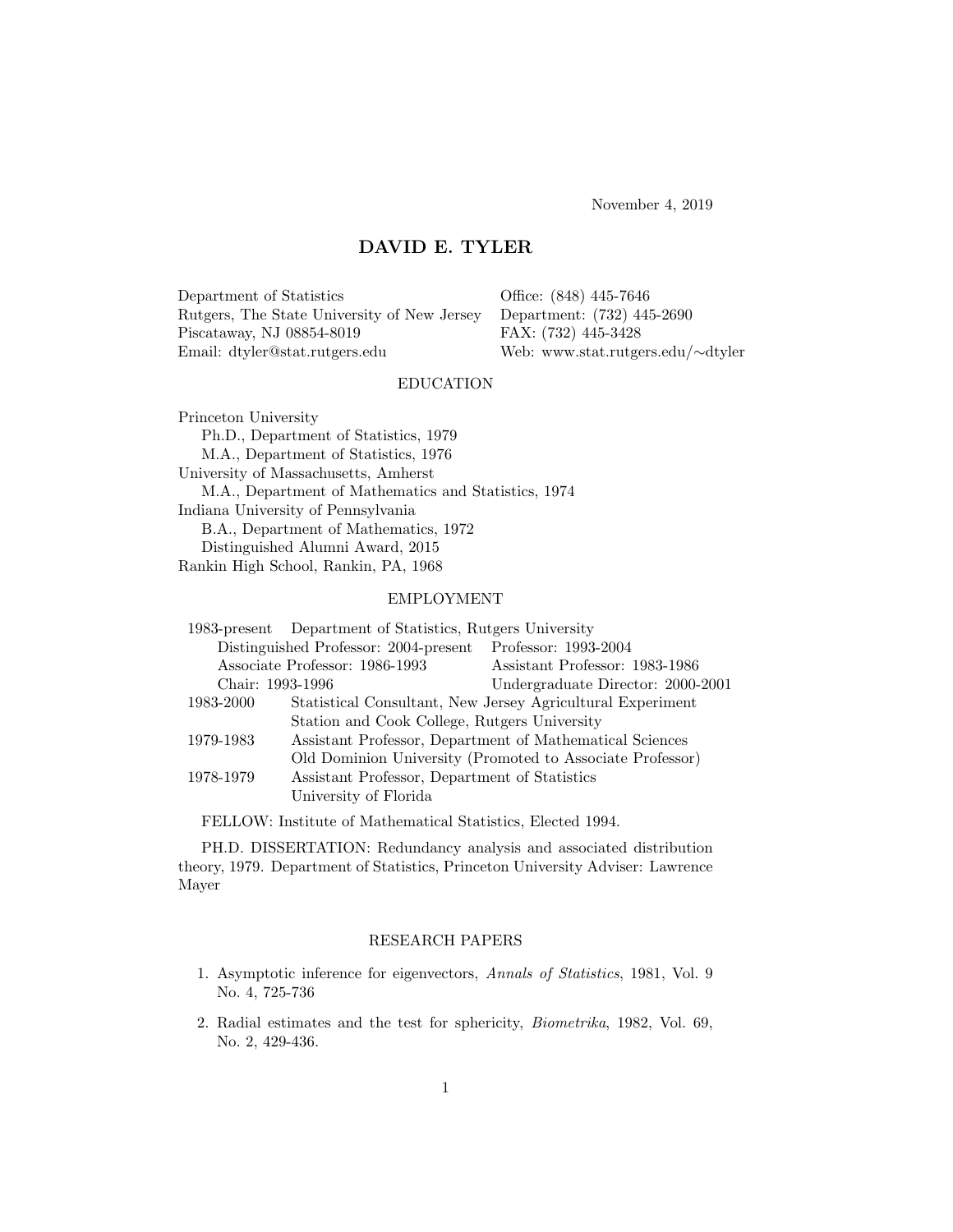- 3. A counterexample to Miller and Farr's algorithm for the index of redundancy, Multivariate Behavior Research, 1982, Vol. 17, No. 1, 131-135.
- 4. On the optimality of the simultaneous redundancy transformations, Psychometrika, 1982, Vol. 47, No. 1, 77-85.
- 5. Robustness and efficiency properties of scatter matrices, Biometrika, 1983, Vol. 70, No. 2, 411-420.
- 6. The asymptotic distribution of principal component roots under local alternatives to multiple roots, Annals of Statistics, 1983, Vol. 11, No. 4, 1232-1242.
- 7. A class of asymptotic tests for principal component vectors, Annals of Statistics, 1983, Vol. 11, No. 4, 1243-1250.
- 8. Magnitudinal effects in the normal multivariate model (with I. Guttman and V. Mensifricke), Annals of Statistics, 1986, Vol. 14, No. 4, 1544-1554.
- 9. Breakdown properties of the M-estimators of multivariate scatter. Rutgers University Technical Report, 1986. (30 citation listed in Google.) Abstract in: Inst. Math. Stat. Bull., 1986, Vol. 15, 116. Arxiv version: http://arxiv.org/pdf/1406.4904.pdf
- 10. A distribution-free M-estimate of multivariate scatter, Annals of Statistics, 1987, Vol. 15, No. 1, 234-251.
- 11. Statistical analysis for the angular central Gaussian distribution, Biometrika, 1987, Vol. 74, No. 3, 579-590.
- 12. Some results on the existence and computation of the M-estimates of multivariate location and scatter, SIAM J. Sci. Stat. Comput., 1988, Vol. 9, No. 2, 354-362.
- 13. Maximum likelihood estimation for the wrapped Cauchy distribution (with John Kent), Journal of Applied Statistics, 1988, Vol. 15, No. 2, 247-254.
- 14. On Wielandt's inequality and its application to the asymptotic distribution of the eigenvalues of a random symmetric matrix (with Morris Eaton), Annals of Statistics, 1991, Vol. 19, 260-271.
- 15. Some issues in the robust estimation of multivariate location and scatter, in Directions in Robust Statistics and Diagnostics Part II, Stahel, W. and Weisberg, S. (eds.), The IMA Volumes in Mathematics and its Applications, Springer-Verlag: New York, 1991, Vol. 34, 327-336.
- 16. Redescending M-estimates of multivariate location and scatter (with John Kent) Annals of Statistics, 1991, Vol. 19, 2102-2119.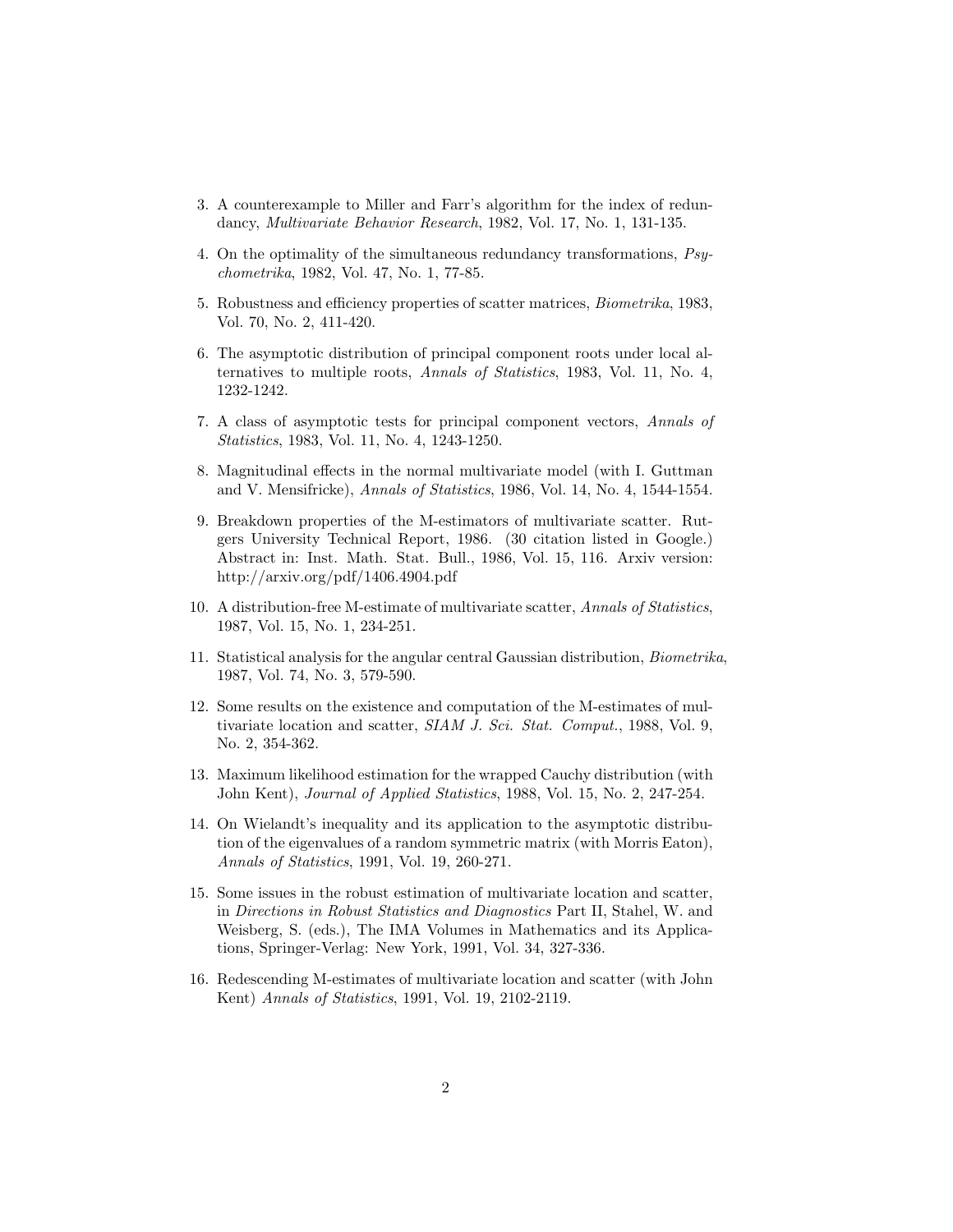- 17. Spectral analysis of DNA sequences, (with David Stoffer, Andrew Mc-Dougall, and Gabriel Schachtel), Bulletin of the International Statistical Institute, 1993, Vol. 49, Book 1, 345-361.
- 18. Spectral analysis for categorical time series: scaling and the spectral envelop (with David Stoffer and Andrew McDougall). Biometrika, 1993, Vol. 80, 611-622.
- 19. Finite sample breakdown points of projection based multivariate location and scatter statistics. Annals of Statistics, 1994, Vol. 22, 1024-1044.
- 20. Asymptotic distributions of singular values with applications to canonical correlations and correspondence analysis (with Morris Eaton). Journal of Multivariate Analysis, 1994, Vol. 50, 238-264.
- 21. A curious likelihood identity for the multivariate t-distribution (with John Kent and Yehuda Vardi.) Communications in Statistics: Simulations and Computations, 1994, Vol. 23, 441-453.
- 22. M-estimates, S-estimates and CM-estimates: A Review. In IEEE Proceedings of NSF/AFPA Workshop: Performance versus Methodology in Computer Vision, Seattle, June 24-25, 1994, 1-6.
- 23. Constrained M-estimation for Regression (with Beatriz Mendes) in Robust Statistics, Data Analysis, and Computer Intensive Methods: In Honor of Peter Huber's 60th Birthday, H. Rieder(ed.), Lecture Notes in Statistics, Springer-Verlang: New York, 1996, Vol. 109, 299-320.
- 24. Constrained M-estimates of multivariate location and scatter (with John Kent). Annals of Statistics, 1996, Vol. 24, 1346-1370.
- 25. A more general framework for the EM algorithm?. Discussion of the paper "The EM algorithm - an old folk-song sung to a new fast tune" by X. Ming and D. van Dyk. J. R. Statist. Soc. B, 1997, Vol. 59, No. 3, 511-567. Discussion: 550-551.
- 26. Robust statistics and data analysis (with R. J. Carroll and L. Fernholz). J. Statist. Plan. Inference, 1997, Vol. 57, No. 2, i-iii.
- 27. The spectral envelop for continuous-valued and multivariate time series (with Andrew McDougall and David Stoffer). J. Statistical Planning and Inference, 1996, Vol. 57, No. 2, 195-214.
- 28. Matching sequences: Cross spectral analysis of categorical time series (with David Stoffer). Biometrika, 1998, Vol. 85, No. 1, 201-203.
- 29. Smoothing the gap between statistics and image understanding (with Peter Meer). Comments on the paper "Edge preserving smoother for image processing" by C.K. Chu, I.K. Glad, F. Godtliebsen and J.S. Marron. J. Amer. Statist. Assoc., Vol. 93, 548-553.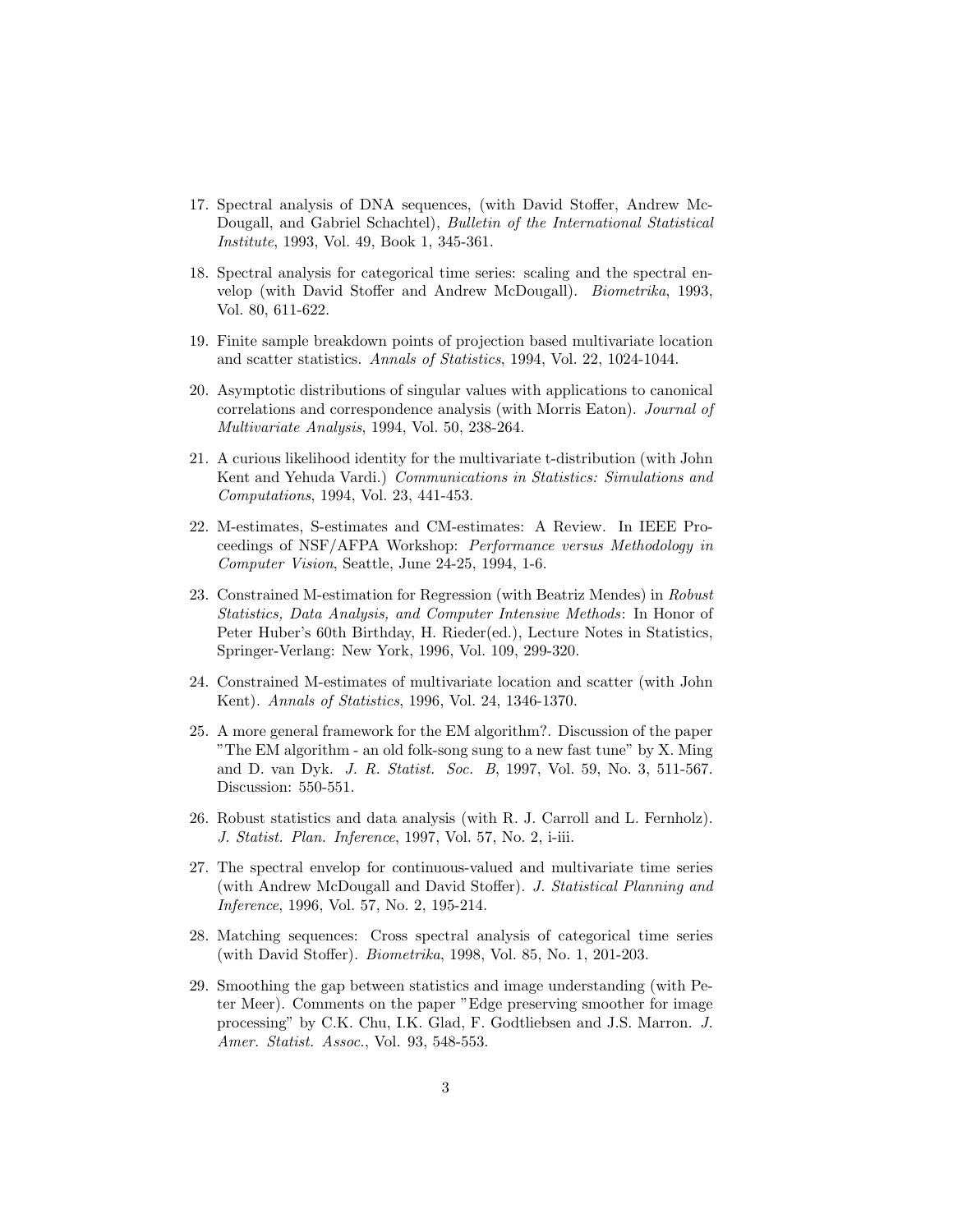- 30. Performance assessment by resampling: Rigid motion estimators (with Bogdan Matei and Peter Meer). Empirical Evaluation Techniques in Computer Vision, K.W. Bowyer, P.J. Phillips (Eds.), IEEE CS Press, Los Alamitos, CA, 1998, 72-95.
- 31. Illustrating the behavior of CM-estimates of location and scale (with Beatriz Mendes). Brazilian Journal of Probability and Statistics, 1998, Vol. 12, 41-53.
- 32. S-estimators. Encyclopedia of Statistic Science, S. Kotz, C. B. Read, D. L. Banks(eds.), Wiley, New York, 1999, 659-662.
- 33. Retrieval performance improvement through low rank corrections (with Dorin Comaniciu, Peter Meer and Kun Xu). IEEE Workshop on: Contentbased Access of Image and Video Libraries (CBAIVL-99), Fort Collins, CO, June 1999, 50-54.
- 34. Robust computer vision: An interdisciplinary challenge (with Peter Meer and Charles Stewart). Computer Vision and Image Understanding, 2000, Vol. 78, 1-7.
- 35. The spectral envelope and its applications (with David S. Stoffer and David A. Wendt). Statistical Science, 2000, Vol. 15, 224-253.
- 36. The uniqueness of S and M-functionals under non-elliptical distributions (with Kay Tatsuoka). Annals of Statistics, 2000, Vol. 28, 1219-1243.
- 37. Robust estimation for chemical concentration data subject to detection limits (with Leo Korn). Statistics in Genetics and in the Environmental Sciences. L. T. Fernholz, S. Morgenthaler, W. Stahel (eds.), Birkhäuser-Verlag, 2001, 41-64.
- 38. Regularity and uniqueness for constrained M-estimates and redescending M-estimates (with John Kent). Annals of Statistics, 2001, Vol. 29, 252- 265.
- 39. Robust regression for data with multiple structures (with Haifeng Chen and Peter Meer). 2001 IEEE Conference on Computer Vision and Pattern Recognition, Vol. I, 1069-1075.
- 40. Local spectral envelope: An approach using dyadic tree-based adaptive segmentation (with David S. Stoffer and Hernando C. Ombao). Annals of the Institute of Statistical Mathematics, 2002, Vol. 54, 201-223.
- 41. The influence function of Tukey's deepest depth median (with Zhiqiang Chen). Annals of Statistics, 2002, Vol. 30, 1737-1759.
- 42. High breakdown point multivariate M-estimation. *Estadística*, 2002, Vol. 54, 213-247.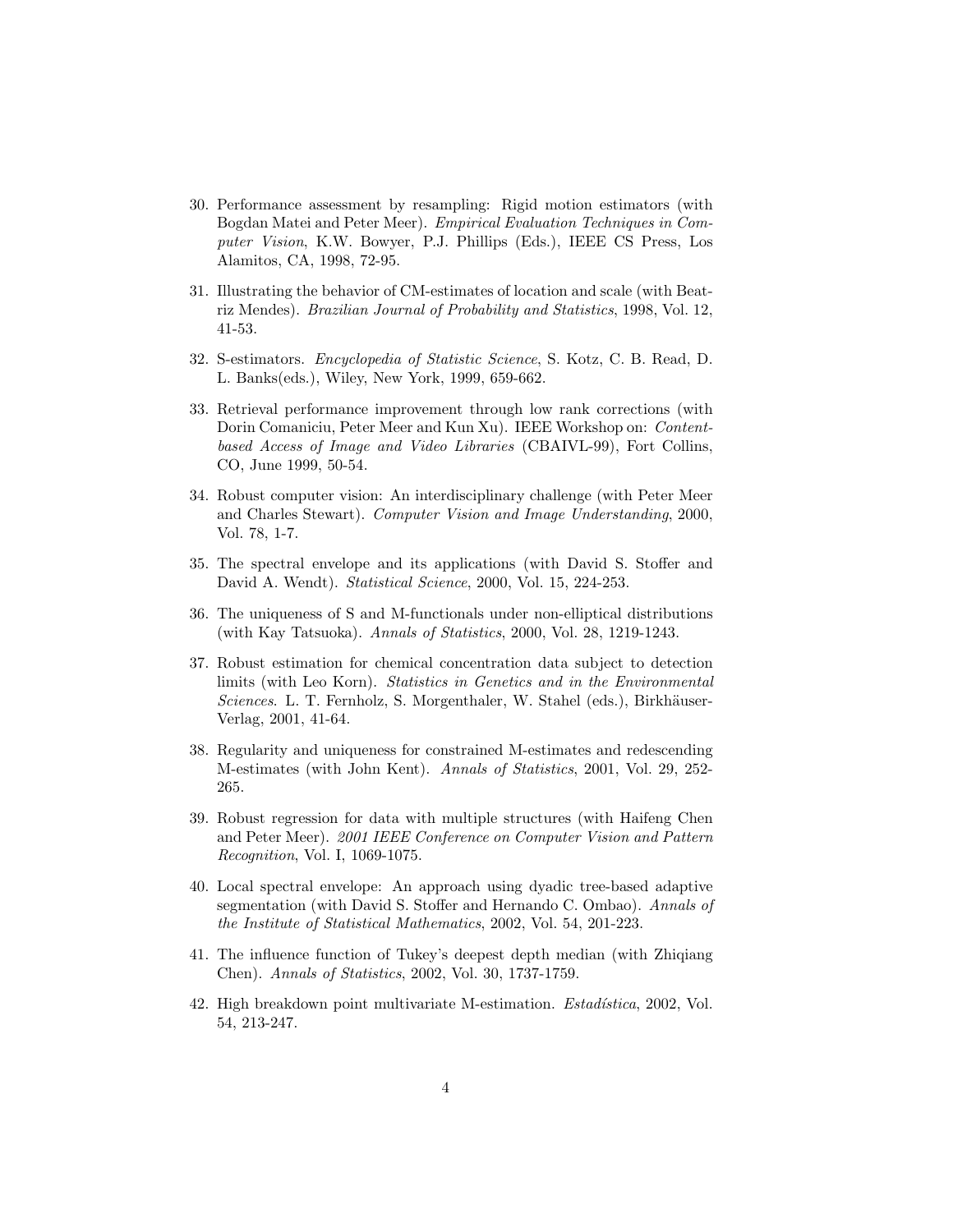- 43. Dissimilarity Computation through Low Rank Corrections (with Dorin Cominciu and Peter Meer). Pattern Recognition Letters, 2003, Vol. 24, 227-236.
- 44. Preface to "Contemporary data analysis: Theory and methods" (with Luisa Fernholz and Victor Yohai). J. Statist. Plan. Inference, 2004, Vol. 122, 1-2.
- 45. On the behavior of Tukey's depth and median under symmetric stable distributions (with Zhiqiang Chen). J. Statist. Plan. Inference, 2004, Vol. 122, 111-124.
- 46. On the finite sample breakdown point of redescending M-estimator of location (with Zhiqiang Chen). Statist. Prob. Letters, 2004, Vol. 69, 233-242.
- 47. Discussion of "Breakdown and Groups" by L. Davies and U. Gathers. Ann. Statist., 2005, Vol. 33, 1009-1015.
- 48. On the breakdown properties of some multivariate M-functionals (with Lutz Dümbgen). Scand. J. Statist., 2005, Vol. 32, 247-264.
- 49. On the efficiency of invariant multivariate sign and rank tests (with Klaus Nordhausen and Hannu Oja). In Festschrift for Tarmo Pukkila on His 60th Birthday, J. Isotalo, E.P. Liski, S. Puntanen, and G.P.H. Styan (eds.), University of Tampere, Finland, 2006, 217-232.
- 50. On the maximum bias functions of MM-estimates and constrained Mestimates of regression (with Josè R. Berrendero and Beatriz V.M. Mendes). Ann. Statist., 2007, Vol. 35, 13-40.
- 51. Book review for "Robust Statistical Methods with R" by J. Jurečková and J. Picek. J. Amer. Statist. Assoc., 2007. Vol. 102, 759-760.
- 52. Discussion on "Robustness and Data Analysis" (with Anne Ruiz-Gazen). Bull. Internat. Statist. Inst., 2007. Vol. 56.
- 53. A graphical method for detecting asymmetry (with Jue Wang), Transactions of 63rd Deming Conference, December, 2007.
- 54. R-package ICS: Tools for Exploring Multivariate Data via ICS/ICA, 2007 http://cran.r-project.org/web/packages/ICS/index.html (with Klaus Nordhausen and Hannu Oja).
- 55. R-package ICSNP: Tools for Multivariate Nonparametrics, 2007. http://cran.r-project.org/web/packages/ICSNP/index.html (with Klaus Nordhausen, Seiji Sirkiä and Hannu Oja).
- 56. Book review for "Robust Statistics: Theory and Methods" by R.A. Maronna, R.D. Martin, and V.J. Yohai. J. Amer. Statist. Assoc., 2008. Vol. 103, 888-889.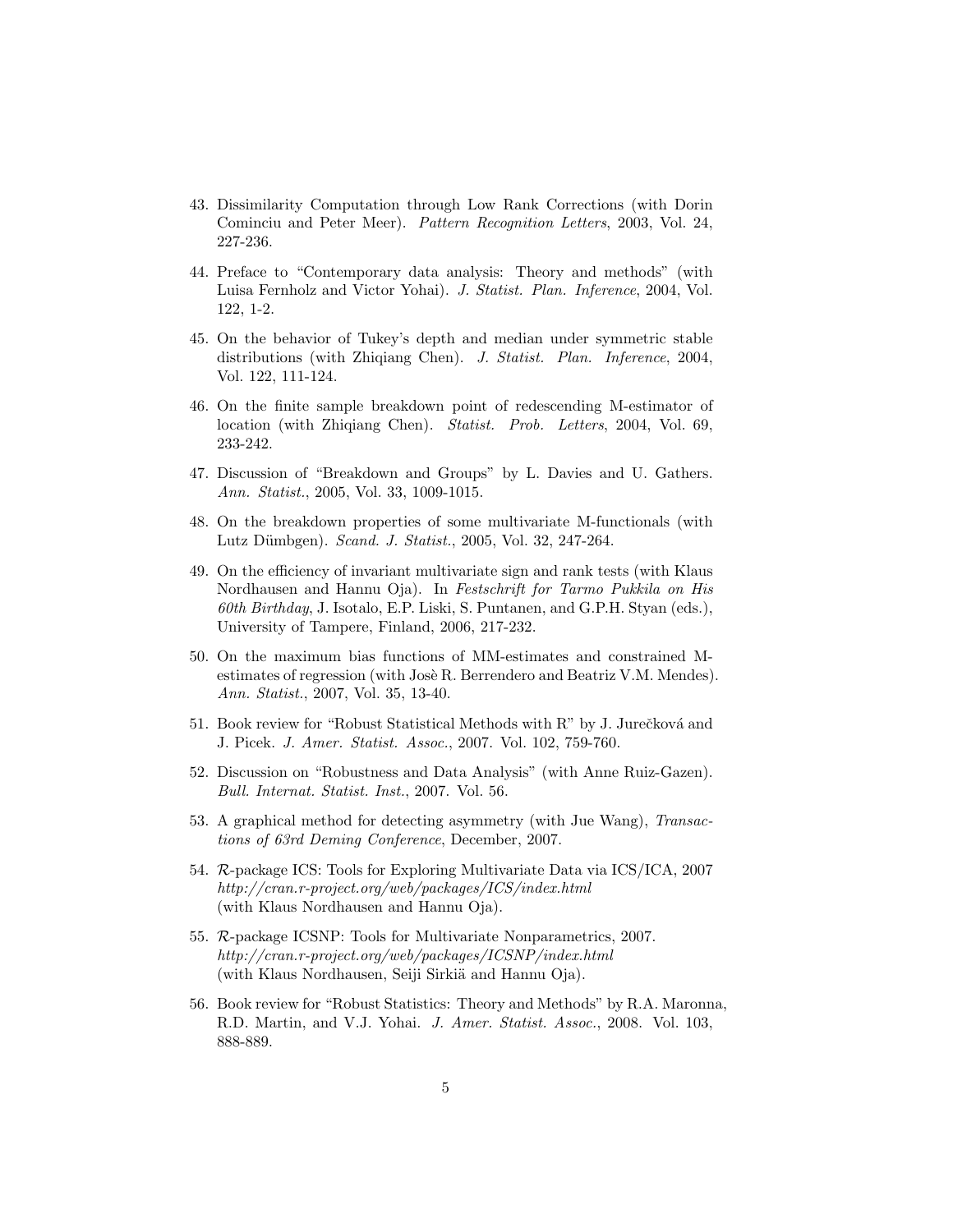- 57. Tools for exploring multivariate data: The package ICS. (with Klaus Nordhausen and Hannu Oja). J. Statist. Software, 2008. Vol. 28, Issue 6.
- 58. Quantile scale curves. (with Kesar Singh, Jingshan Zhang and Sommath Mukherjee). J. Comput. Graph. Statist., 2009. Vol. 18, 92-105.
- 59. Tests and estimates of shape based on spatial signs and ranks. (with Seija Sirkiä, Sara Taskinen, and Hannu Oja). J. Nonparametr. Stat., 2009. Vol. 21, 155-176.
- 60. Invariant co-ordinate selection. (with Frank Critchley, Lutz Dümbgen, and Hannu Oja). Read Paper with discussion: J. Roy. Statist. Soc. Ser. B, 2009, Vol. 71, 549 - 592.
- 61. A note on affine equivariant location and scatter statistics for sparse data. Statist. and Prob. Letters, 2010, Vol. 80, 1409-1413
- 62. Robust functional principal components: A projection-pursuit approach. (with Lucas Bali, Graciela Boente, and Jane-Ling Wang). Ann. Statist., 2011, Vol. 39, No. 6, 2852-2882.
- 63. On the inefficiency of the spatial median for elliptically symmetric distributions, with discussion. (with Andrew Magyar). Sanhkya B, 2011, Vol. 73, Issue 2, 165-192.
- 64. Compound-Gaussian clutter modelling with an inverse Gaussian texture distribution. (with Esa Ollila, Visa Koivunen and H. Vincent Poor). IEEE Signal Processing Letters, 2012, Vol. 19, No. 12, 876 - 879.
- 65. Complex elliptically symmetric distributions: survey, new results and applications. (with Esa Ollila, Visa Koivunen and H. Vincent Poor). IEEE Trans. on Signal Processing, 2012, Vol. 60, No. 11, 5597 - 5625.
- 66. Distribution-free detection under complex elliptically symmetric clutter distribution. (with Esa Ollila). The 7th IEEE Sensor Array and Multichannel Signal Processing Workshop (SAM'12), pp. 413 - 416, Hoboken, NJ, USA , June 17-20, 2012.
- 67. The asymptotic inadmissibility of the spatial sign covariance matrix under elliptically symmetric distributions. (with Andrew F. Magyar). Biometrika, 2014, Vol. 101, No. 3, 673-688.
- 68. The spatial sign covariance matrix with unknown location. (with Alexander Dürrea, Daniel Vogel). Journal of Multivariate Analysis, 2014, Vol. 130, 107-117. Corrigendum: 2015, Vol. 131, page 163.
- 69. Robust estimators for non-decomposable elliptical graphical models. (with Daniel Vogel). Biometrika, 2014, Vol. 101, No. 4, 865-882.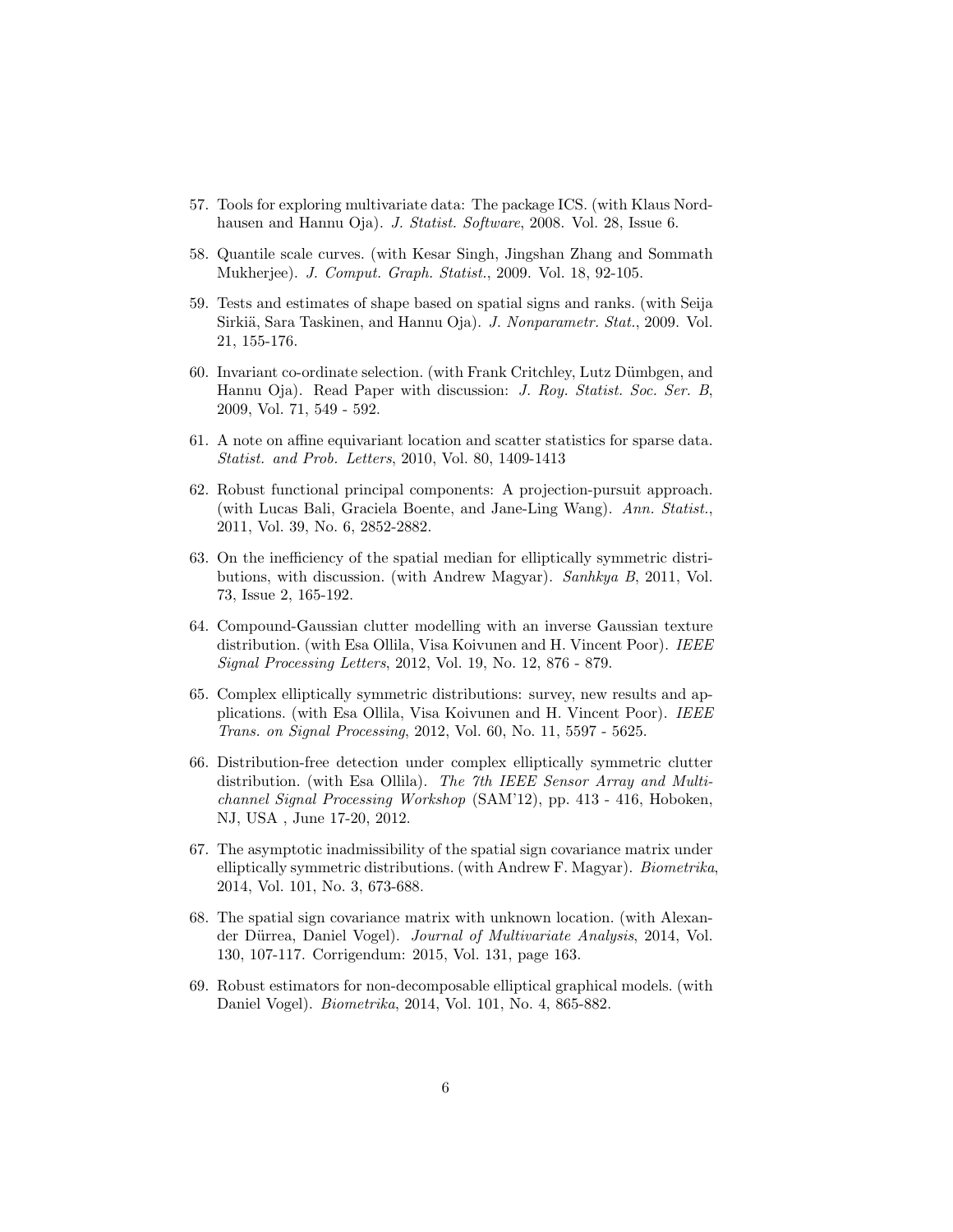- 70. A characterization of elliptical distributions and some optimality properties of principal components for functional data. (with Graciela Boente and Matías Salibián). Journal of Multivariate Analysis, 2014, Vol. 131, 254-264.
- 71. Regularized M-estimators of scatter. (with Esa Ollila). IEEE Transactions on Signal Processing, 2014, Vol. 62, No. 22, 6059-6070.
- 72. A cautionary note on robust covariance plug-in methods. (with Klaus Nordhausen). Biometrika, 2015, Vol. 102, No. 3, 573-588.
- 73. Generalized MM-tests for asymmetry. (with Jue Wang). In Modern Nonparametric, Robust and Multivariate Methods, K. Nordhausen and S. Taskinen (eds.), Springer, New York, 2015, Chapter 8, 133 – 148.
- 74. On the computation of symmetrized M-estimators of scatter. (with Jari Miettinen, Klaus Nordhausen and Sara Taskinen). In: Recent Advances in Robust Statistics: Theory and Applications, Springer, 2016,  $151 - 167$ .
- 75. On the eigenvalues of the spatial sign covariance matrix in more than two dimensions. (with Alexander Dürre and Daniel Vogel). Statistics  $\mathcal{C}$ Probability Letters, 2016, Vol. 111, 80 – 85.
- 76. Simultaneous penalized M-estimation of covariance matrices using geodesically convex optimization. (with Esa Ollila, Ilya Soloveychikand and Ami Wiesel) 2016. https://arxiv.org/abs/1608.08126
- 77. Monograph: Geodesic convexity and regularized scatter estimators. (with Lutz Dümbgen), 2016. https://arxiv.org/abs/1607.05455, (under revision).
- 78. Asymptotic and bootstrap tests for the dimension of the non-Gaussian subspace. (with Hannu Oja, Klaus Nordhausen and Joni Virta). IEEE Signal Processing Letters, 2017, Vol. 24, No. 6, 887 – 891.
- 79. Lassoing eigenvalues. (with Mengxi Yi), 2019. To appear: Biometrika.
- 80. Shrinking the covariance matrix using convex penalties on the matrix-log transformation. (with Mengxi Yi), 2019. Tentatively accepted: J. Statist. Comp. Graphics.
- 81. Hybrid M-estimators of multivariate scatter and the spatial sign covariance matrix. (with Mengxi Yi). Originally scheduled to appear in: IEEE Computational Advances in Multi-Sensor Adaptive Processing, 2019. Withdrawn by authors, due to inability to attend conference. To be submitted elsewhere.
- 82. Volar cortical integrity in non-operatively treated adult distal radius fractures. (with John Erickson, Wylie Lopez, Owolabi Shonuga, Anthony Azzolini and James Monica), 2019. To appear: Journal of Hand Surgery (Asian-Pacific Volume).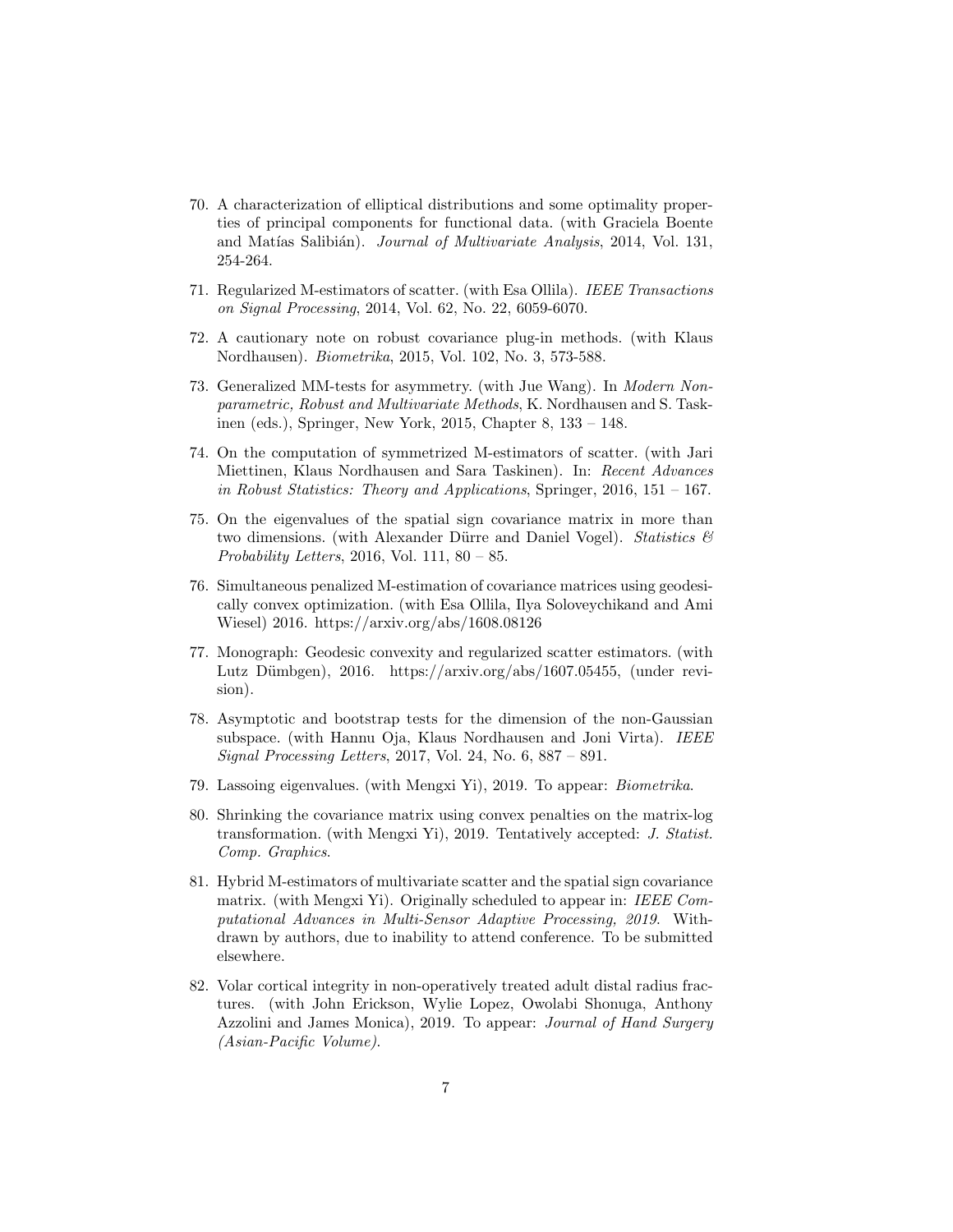- 83. Validation of the shin pain scoring system: a novel approach for determining tibial bony stress injuries. (with Eric D. Nussbaum, Charles J. Gatt, Robert Epstein, Jeffrey R. Bechler, Kenneth G. Swan and Jaynie Bjornaraa). The Orthopaedic Journal of Sports Medicine, 2019, Vol. 7, Issue 10. Online journal: https://doi.org/10.117/2F2325967119877803.
- 84. Monograph: Robust covariance matrix estimators for sparse data: regularized estimation and robust random matrix theory and their applications in data mining and signal processing. (with Esa Ollila, Frederic Pascal and Lutz Dümbgen). In preparation.
- 85. New algorithms for constrained and penalized M-estimators of scatter. (with Mengxi Yi). In preparation.
- 86. Blind source separation based on robust auto-covariance matrices. (with Sara Taskinen, Jari Miettinen and Klaus Nordhausen). In preparation.
- 87. Linear pooling of sample covariance matrices. (with Elias Raninen and Esa Ollila). In preparation.

#### GRANTS, FELLOWSHIPS AND CONTRACTS

• NSF GRANT DMS-1812198, 2018-2021, \$149,997. ."Lassoing Eigenvalues: A classical and a robust approach".

• NSF GRANT DMS-1407751, 2014-2018, \$120,000. "Robust Estimation for Structured Covariance Models".

• DOD Contract Number: W911SR-12-C-0002, 2012-2013. \$90,549. Subcontract from Folded Structures Company, Dr. Daniel Kling, PI. "Topological Data Analysis and Wide Area Detection of Chemical and Biological Contamination."

• NSF CONFERENCE GRANT DMS 1216197, 2012, \$8,000. (with Judy Wang and Xuming He). "2012 International Conference on Robust Statistics (ICORS2012)," Support for junior researchers to attend ICORS2012".

• NSF GRANT DMS-0906773, 2009-2012, \$222,207. "Robust Multivariate Statistics: Beyond Ellipticity and Affine Equivariance".

• NSF GRANT DMS-0604596, 2006-2009, \$138,000. "Invariant Coordinate Selection (ICS): A Robust Statistical Perspective on Independent Component Analysis (ICA)".

• Minerva Research Foundation Grant, 1994-2009, Support for Organization of conferences on , "Future Directions of Robust Statistical Methods and Data Analysis", "Statistics and the Sciences", "Contemporary Data Analysis: Theory and Practice", and the International Conferences of Robust Statistics(ICORS): 2002, 2003, 2004, 2006, and 2007.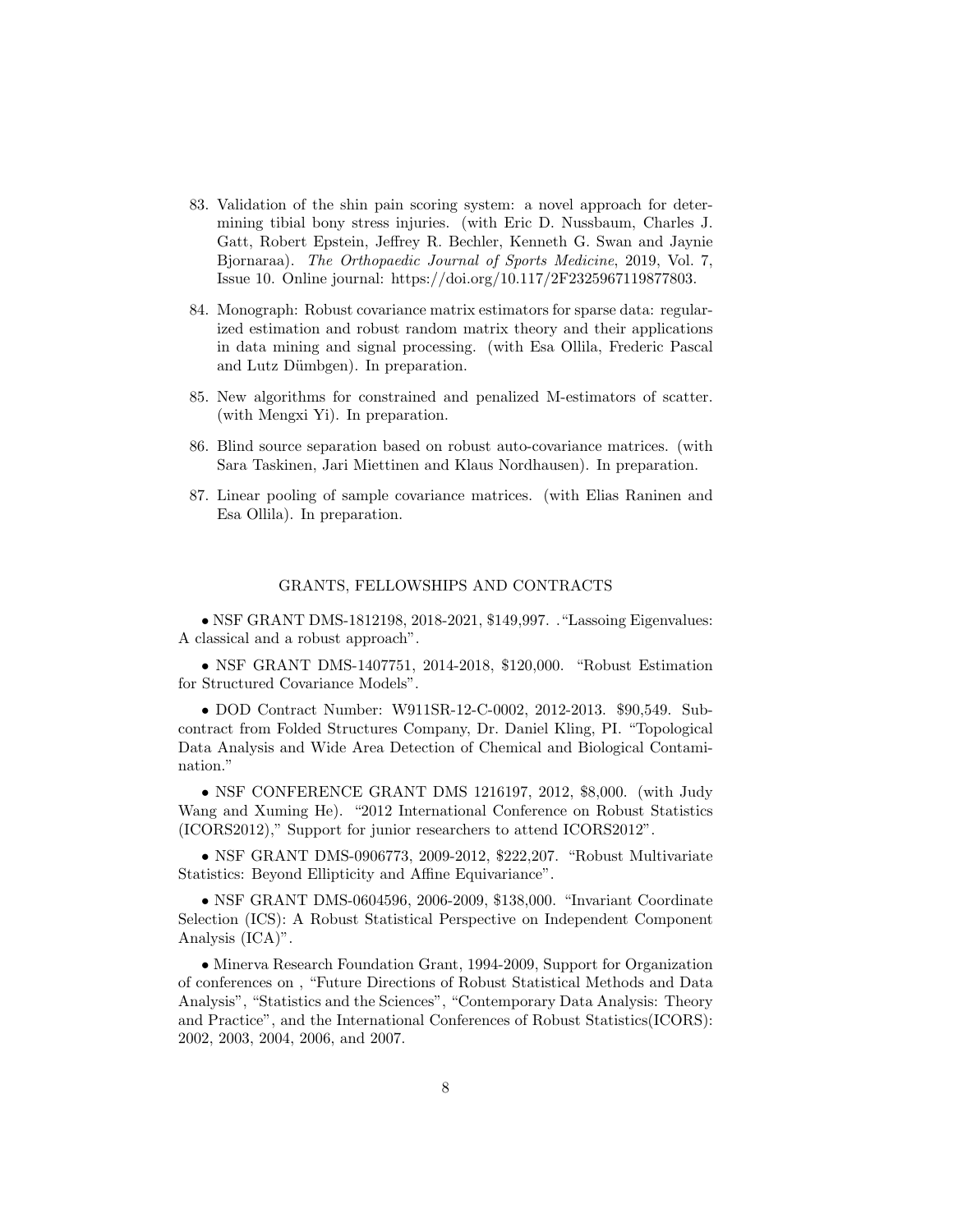• NSF GRANT DMS-0305858, 2003-2006, \$211,155. "Robust Methods for Exploring Multivariate Data".

• NSF GRANT IRI-9987695, 2000-2003 (with Peter Meer), \$379,514. "Modern Statistical Techniques for Computer Vision".

• Great Britain NSERC travel grant, June - July 2000. Sponsor: John Kent, University of Leeds. Topic: Robust Statistics, Computer Vision and Shape Theory.

• NSF GRANT IRI-9530546, 1996-1999 (with Peter Meer and Javier Cabrera), \$359,997. Statistical Problems in 3D structure recovery.

• New Jersey Department of Environmental Protection, July 1992-December 1996, Contract: Development of robust statistical methods for the estimation of pollution concentrations with observations below detection limits.

• NSF Grant DMS-9106706, 1991-93, \$75,000. Robust multivariate analysis: Theory, methodology and algorithms.

• Great Britain NSERC travel grant, May - June 1992. Sponsor: John Kent, University of Leeds. Topic: Constrained M-estimation.

• NSF SCREMS DMS Computer Equipment Grant, 1991 (with J. Cabrera, J. Kemperman, A. McDougall, W. Strawderman, Y. Vardi.)

• NSF Grant DMS-87-01198, 1987-91, \$75,000. Topics in robust multivariate analysis and directional data.

• Henry Rutgers Research Fellow, 1985-87.

• NSF Grant DMS-84-05325, 1984-86, \$60,000. A study of the affine equivariant M-estimates of multivariate scatter.

• NSF Grant MCS-83-01354, 1983-84, \$20,000. Reducing the bias of robust estimates of principal component roots.

• Old Dominion University Summer Research Grant, 1981. Statistical inference in reduced discriminant spaces.

### CONFERENCES (since 1986)

• Oberwolfach Workshop: Statistics meet Machine Learning, Oberwolfach, Germany, January, 2020. Invited participant.

• International Conference on Robust Statistics (ICORS-2017), Leuven, Belgium. July, 2017. Invited Speaker. "Lassoing eignevalues".

• International Conference on Robust Statistics (ICORS-2016), Geneva, Switzerland. July, 2016. Invited Speaker. "Simultaneous penalized M-estimation of covariance matrices".

• Current and Future Challenges in Robust Statistics (workshop), Banff International Research Station for Mathematical Innovation and Discovery, Banff,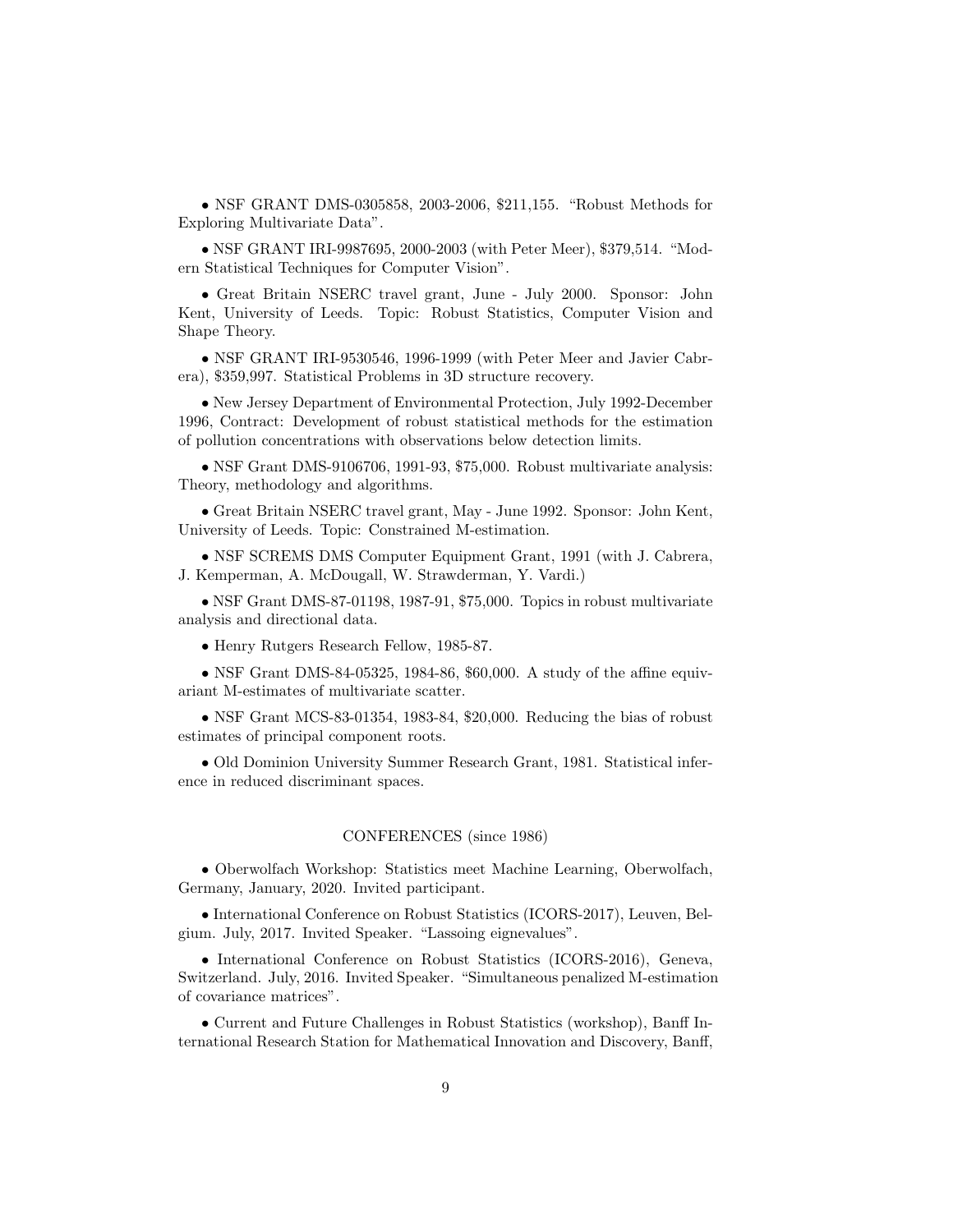BC, Canada, November, 2015. Invited participant and speaker .

• International Symposium in Statistics (ISS-2015), Memorial University, Newfoundland, Canada, July, 2015. Special Invited Speaker. "Robust covariance estimation: Structured models and regularization".

• Swiss Statistic Seminar (Half-day Workshop), Bern, Switzerland, November, 2014. Invited Speaker. "Robust covariance estimation: Structured models and regularization".

• Mini-workshop on Signal Processing and Big Data, Aalto University, Helsinki, Finland, August 2014. Invited Speaker. "Regularized M-estimators of multivariate scatter/covariance matrices."

• International Conference on Robust Statistics (ICORS-2014), Halle, Germany, August, 2014. Contributed paper. "Robust covariance estimation: Structured models and regularization".

• Mini-workshop on Robust Statistics, Aalto University, Helsinki, Finland, June 2013. Invited Speaker. "Robust estimation for graphical models".

• 4th International Conference of the ERCIM (European Research Consortium for Informatics and Mathematics) Working Group on Computing & Statistics. London, UK. December, 2011. Invited Speaker. "Testing for the equality of the roots in ICS".

• 2nd Princeton Day of Statistics. Princeton University, NJ. October, 2010. Invited Speaker. "On the inefficiency of the spatial median and spatial covariance matrix"

• International Conference on Robust Statistics (ICORS-2010), Prague, Czech Republic. June, 2010. Session Organizer and Invited Speaker. "Robust Multivariate Analysis".

• Interface 2010: Computational Statistics and Human Behavior  $(41^{st}$  Symposium on the Interface), Seattle, WA, June, 2010. Invited Speaker. "Invariant co-ordninate selection".

• International Conference on Robust Statistics (ICORS-2009), Parma, Italy. June, 2009. Invited Speaker. "A note on multivariate location and scatter statistics for sparse data."

• Meeting of the Research Section of the Royal Statistical Society, London, England. December, 2008. Read paper with discussion: "Invariant Coordinate selection," (with F. Critchley, L. and H. Oja).

• International Conference on Robust Statistics (ICORS-2008), Antayla, Turkey. September, 2008. Keynote Speaker. "Robust multivariate statistics: Beyond ellipticity and affine equivariance."

• Second International Workshop on Robust Statistics and R, Banff International Research Station, October, 2007. Invited participant and speaker. "The R-package ICS"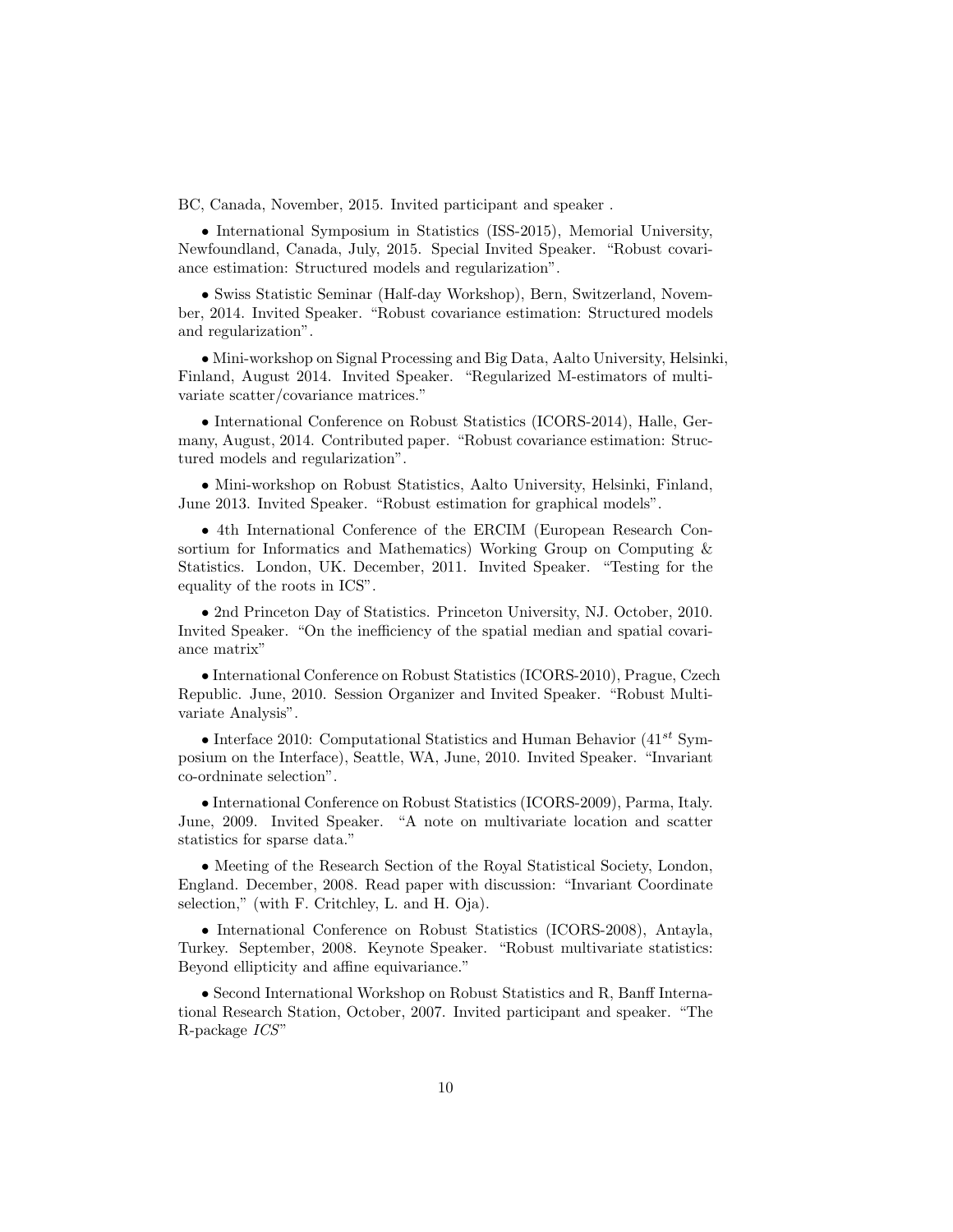• Meeting of the Bernoulli Society, Lisbon, Portugal, August, 2007. Invited discussant for session on "Robustness and Data Analysis."

• Canadian Statistical Society Annual Meeting, St. John's, Newfoundland, Canada June, 2007. Invited speaker. "Invariant Coordinate Selection: A method for exploring multivariate data."

• First joint Statistical Meeting, Deutsche Arbeitsgemeinschaft Statistik, Statistics under one umbrella, Bielefeld, Germany, March 2007. Keynote Speaker. "Invariant Coordinate Selection: A method for exploring multivariate data."

• Data Analysis and Robust Statistics: a workshop in honor of Frank Hampel, Dortmund, Germany, March, 2007. Invited Speaker. "Invariant Coordinate Selection: A method for exploring multivariate data."

• Tenth International Meeting of Escola de Modelos de Regressão, Salvador, Bahia, Brazil, February, 2007. Invited Speaker. "Invariant Coordinate Selection: A method for exploring multivariate data."

• Workshop on Robustness and Statistical Inference, in honor of Victor Yohai. Madrid, Spain, October, 2006. Invited Speaker. "Maximum bias functions for MM and CM estimates."

• International Conference on Robust Statistics (ICORS-2006), Lisbon, Portugal, July, 2006. Member of scientific committee.

• Workshop on Frontiers of Statistics, Princeton, NJ, May, 2006. Invited speaker: "Invariant coordinate selection (ICS): A robust perspective on independent component analysis (ICA)."

• International Conference on Robust Statistics (ICORS-2005), Jyväskylä, Finland, June, 2005. Member of scientific committee and invited speaker: "Invariant coordinate selection (ICS): A robust perspective on independent component analysis (ICA)."

• Workshop on nonparametrical statistical methods (NONP2005), Finland, June, 2005. Invited speaker: "Invariant coordinate selection (ICS): A nonparametric view of independent component analysis (ICA)."

• International Conference on Robust Statistics (ICORS-2004), Bejing, China, July, 2004. Invited lecturer for 3-hour short course: "A Short Course on Robust Statistics".

• Focused Research Group on "Robust Analysis of Large Data Sets", Banff International Research Station, Banff, Canada, June, 2004. Invited researcher and speaker: "Redescending M-estimates: Concepts and applications."

• 20th Nordic Conference on Mathematical Statistics (NORDSTAT 2004), Jyväskylä, Finland, June, 2004. Invited speaker: "Breakdown properties of some multivariate M-estimates."

• Workshop on "Robustness for High-dimensional Data 2004" (RobHD 2004), Vorau, Austria, May, 2004. Invited speaker: "On the breakdown point of re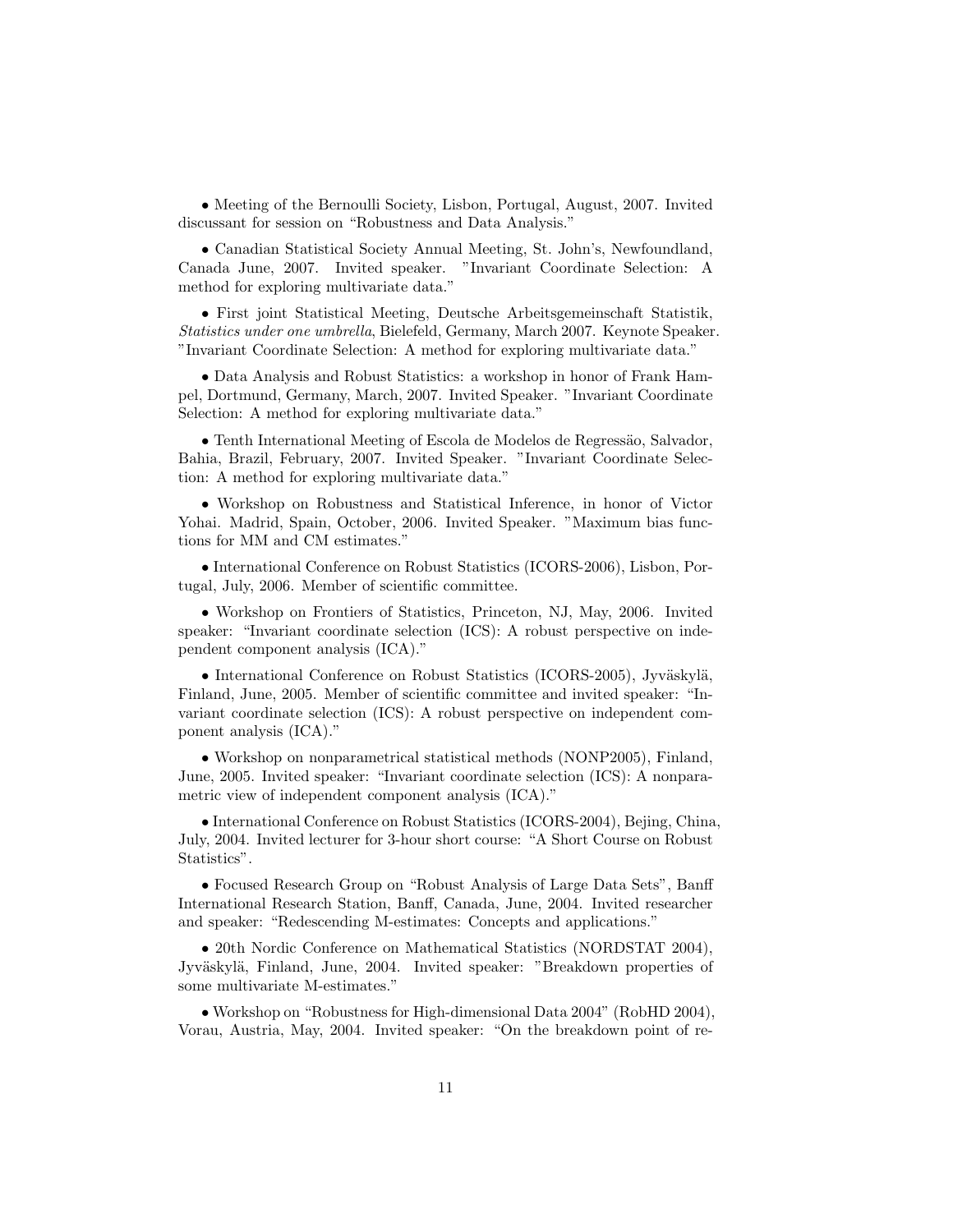descending M-estimates of location." Invited discussant: "Open problems in robust statistics."

• American Mathematical Society , Fall Eastern Sectional Meeting Binghamton, NY, October, 2003, invited speaker. "Max-bias curves for M-estimates of regression with general scale."

• International Conference on Robust Statistics (ICORS-2003), Antwerp, Belgium, July, 2003, invited speaker. "Max-bias curves for M-estimates of regression with general scale."

• Annual Meeting of the Canadian Statistical Society, Halifax, June, 2003, invited speaker. "Multivariate M-estimation: Concepts and applications."

• Eight International Meeting of Escola de Modelos de Regressão, Rio de Janiero, Brazil, February, 2003, invited speaker. "Robust observational regression."

• Fourth International Conference on Statistical Data Analysis based on the L1-norm and related methods, Neuchatel, Switzerland, August, 2002, invited speaker. "High breakdown point multivariate M-estimation."

• International Conference on Robust Statistics (ICORS-2002), Vancouver, Canada, May, 2002, invited speaker. "High breakdown point multivariate Mestimation."

• Conference in honor of Professor Muni Srivastava, Toronto, Canada July, 2001, invited speaker. "The influence function and bias of Tukey's median."

• Canadian Statistical Society Annual Meeting, Vancouver, Canada June, 2001, invited speaker. "The role of redescending M-estimates in computer vision and other areas."

• Contemporary Data Analysis: Theory and Practice, Buenos Aires, Argentina, March, 2001, invited speaker. "The influence function and bias of Tukey's median."

• Analysis of Complex Data Structure, the German Oberwolfach Institute, September, 2000, invited speaker. "On the role of redescending M-estimates in computer vision and other areas."

• Conference on "The Statistics of Direction, Shapes and Images", Leeds, England, July 2000. "The role of redescending M-estimates in computer vision."

• The VIII Time Series Meeting (VVIIESTE), Frigurgo, Brazil, July 1999, invited speaker. "The spectral envelope and its applications."

• Statistics in the Sciences: Environmetrics, Genetics, and Related Topics, Ascona, Switzerland, May 1999, invited speaker. "Robust estimates for concentrations with non-detects."

• The VII Latin American Congress on Probability and Statistics, Cordoba, Argentina, September, 1998, invited speaker. "On the uniqueness of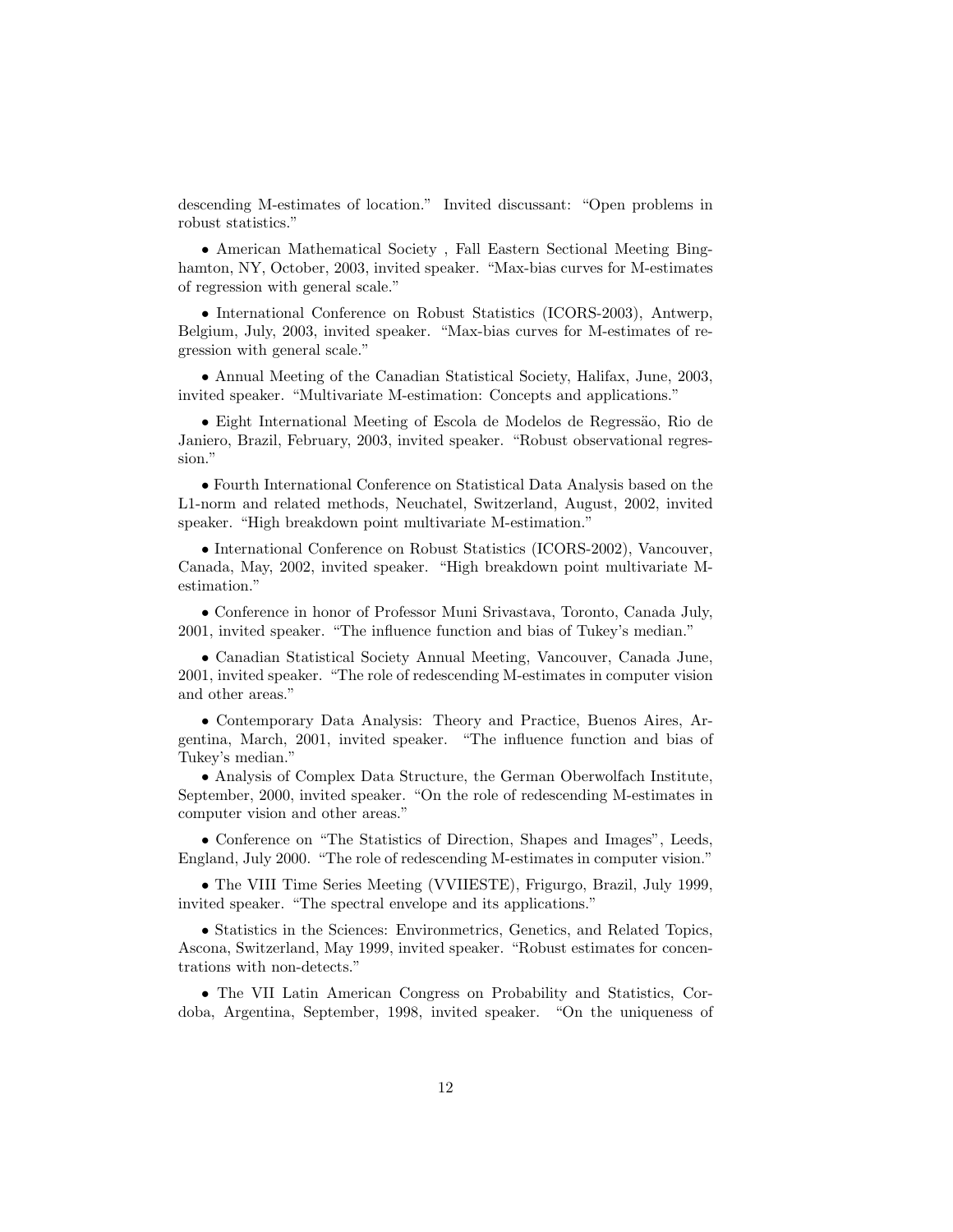S-functionals and M-functionals of general scale under non-elliptical distributions."

• Schloss Dagstuhl Workshop, Wadern, Germany, March 1998, invited paper (joint with Peter Meer and Bogdam Matei). "Evaluation and validation of computer vision algorithms."

• Annual Joint Statistics Meetings, Anaheim CA, August 1997. Invited discussant on "Edge preserving smoother for image processing" by J.S. Marron.

• Statistics seminar of the 3e cycle romand de statistique et de probablite appliquee, (Annual statistics seminar for French speaking Swiss universities), Villars, Switzerland, March, 1996. Five special invited lectures on multivariate statistical theory and on robust statistics.

• ASA Winter Conference, Raleigh, January, 1995, invited speaker. "Robust statistics and computer visions."

• NSF/ARPA Workshop: Performance versus Methodology in Computer Vision, Seattle, June 1994, special invited speaker. "M-estimates, S-estimate, and CM-estimates: A review."

• FestKolloquium and Workshop in honor of Peter Huber's 60th birthday, Bayreuth, Germany, June, 1994, invited speaker. "Constrained M-estimation."

• 96th Session of the International Statistical Institute, Florence, Italy, August 1993, invited paper (joint with David Stoffer, Andrew McDougall and Gabriel Schachtel). "Spectral analysis of DNA sequences."

• IMS Eastern Regional Meetings, Philadelphia, March 1993, invited speaker. "The spectral envelop for continuous-valued time series."

• 5th International Meeting on Statistical Climatology, Toronto, June 1992, invited speaker. "Spectral analysis of categorical time series."

• IMA Summer Workshop on Robust Statistics and Diagnostics, University of Minnesota, July 1989, invited speaker and co-organizer for day on robust multivariate analysis. "Some issues in the robust estimation of multivariate location and scatter."

• Annual Meeting of IMS, Fort Collins, August 1988, invited paper (joint with Morris Eaton). "On Wielandt's inequality and its application to the asymptotic distribution of the eigenvalues of a random symmetric matrix."

• Annual Joint Statistical Meetings, Chicago, August 1986, invited speaker. " A distribution-free M-estimate of multivariate scatter."

# SEMINARS (since 1986)

• Montclair State University, New Jersey, Novermber 2019.

- Aalto University, Helsinki, Finland, May 2018.
- Vienna Technical University, Austria, April 2018.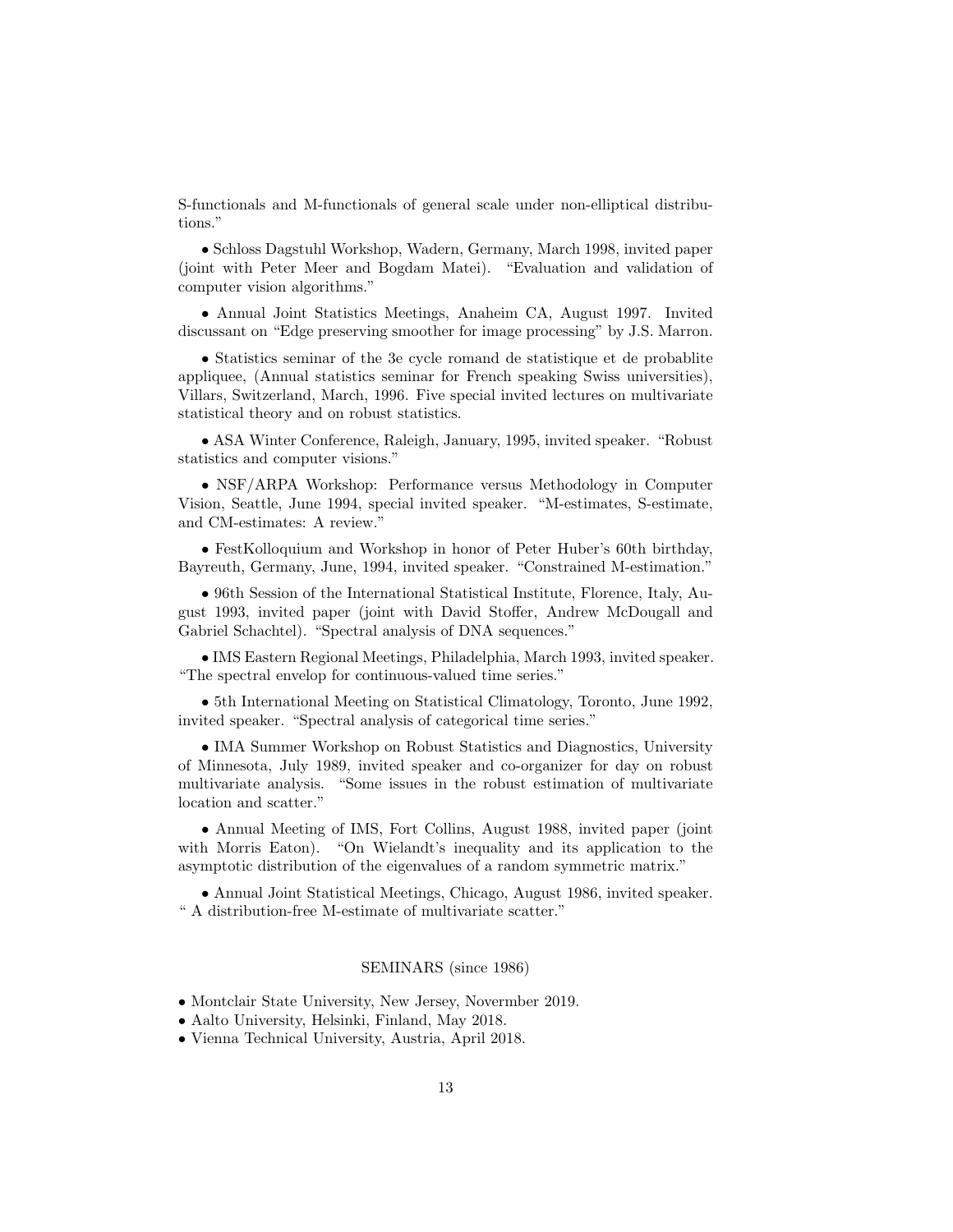- University of Berne, Switzerland, June 2016, May 2018.
- University of Waterloo, Canada, May 2015.
- Katholic University of Lueven, Belgium, October 2014.
- Free University of Brussels, Belgium, October 2014.
- University of Dortmund, Germany, October 2014.
- Aalto University, Helsinki, Finland, June 2013. (Short course.)
- University of Pennsylvania, October 2012.
- University of Leeds, England, December 2011.
- University of Tampere, Finland, May 2011, June 2012.
- University of Ghent, Belgium, April 2011.
- University of Dortmund, Germany, July 2010, April 2011.
- Princeton University, March, 2011.
- Columbia University, student seminar, March 2011.
- Texas A&M University, January 2010.
- Rutgers University, Department of Statistics, October 2009.
- Pfizer-Rutgers Biostatistics Seminar, New York, October 2008.
- University of Toulouse I, France, June 2008.
- Portland State University, June 2008.
- University of Tampere, Finland, October 2007. Seminar and Short course.
- Columbia University, November 2006. IGERT Joint Program in Applied Mathematics and Earth & Environmental Sciences
- The Open University, England, January 2006.
- University of Jyvaskyla, Finland, May/June 2004. (Short course.)
- University of Tampere, Finland, May 2004.
- University of Buenos Aries, Argentina, March 2004.
- Michigan State University, April 2003.
- New York University, October 2002.
- University of California, Davis, June 2001.
- Arizona State University, February 2001. (Distinguished lecturer series)
- Wright State University, Ohio, January 2001.
- Johns Hopkins University, April 2000.
- E.F.L., Lausanne, Switzerland, December 1999.
- E.T.H., Zurich, Switzerland, October 1999.
- University of Montreal, September 1999.
- University of Luebeck, Germany, June 1999.
- William Patterson University, Wayne NJ, April 1998.
- University of Buenos Aires, Argentina, June 1996, September 1998.
- Federal Univ. of Rio de Janeiro, Brazil, June 1996, January 1998.
- University of Leeds, England, May 1992, November, 1996.
- Dalhousie University, Canada, August 1996.
- University of La Plata, Argentina, June 1996.
- State University of New York, Buffalo, December 1995.
- New Jersey Institute of Technology, November 1995.
- Temple University, October 1992, November 1995.
- Siemens Research, Princeton NJ, July 1995.
- University of Heidelberg, Germany, June 1994.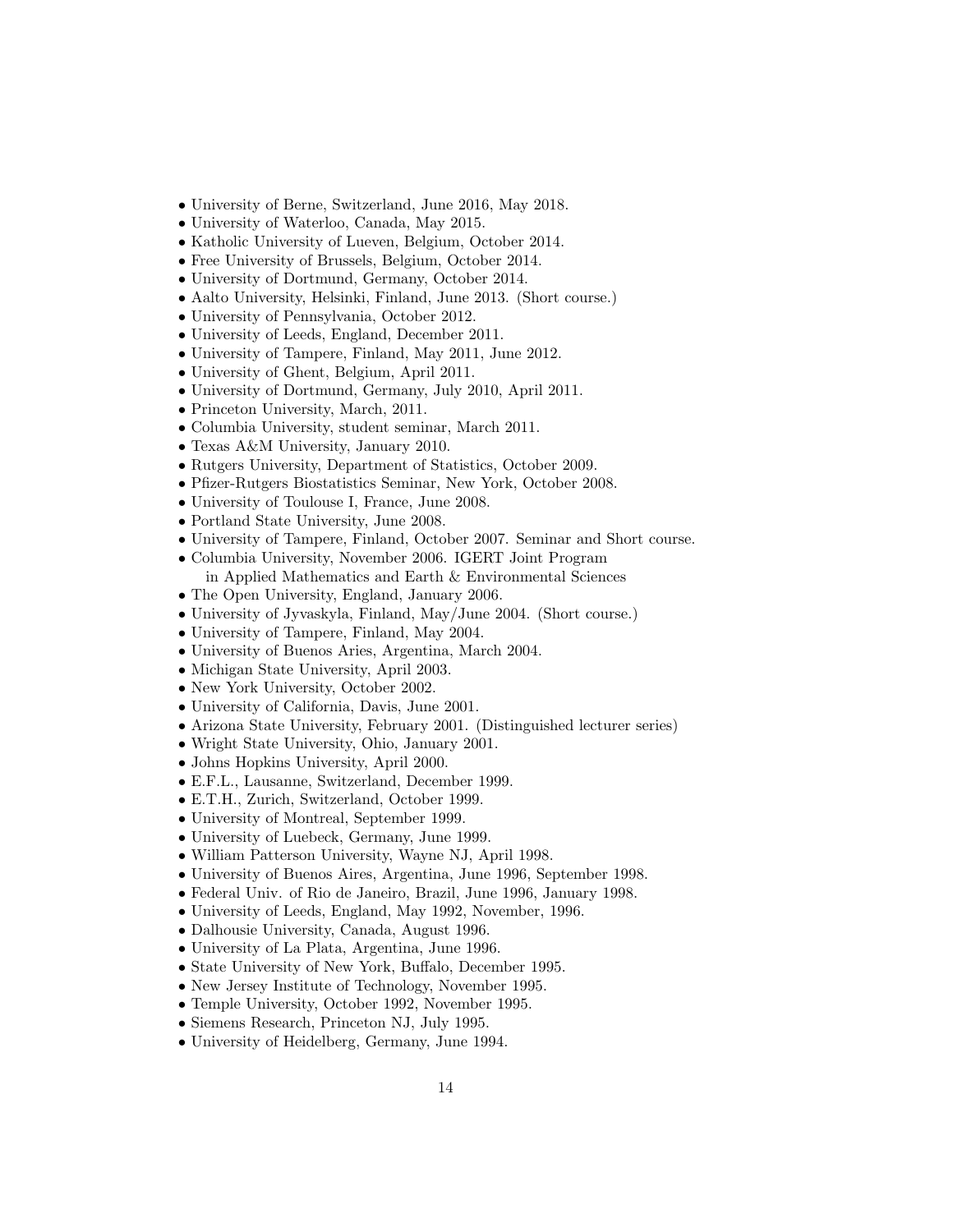- Indiana University, November 1992.
- University of Montreal, Canada, March 1992 (2 lectures).
- University of Pittsburgh, March 1991.
- Columbia University, Biostatistics, April 1990.
- New York University, November 1989.
- Virginia Commonwealth University, October 1989.
- University of Waterloo, Canada, December 1988.
- University of Quebec, Canada, December 1988.
- Pennsylvania State University, July 1988.
- Columbia University, Statistics, November 1987.
- University of Pennsylvania, October 1987.
- University of Toronto, Canada, January 1987.
- University of Berne, Switzerland, April 1986, November 1986.
- Delft Technical Technical University, The Netherlands, November 1986.
- E.T.H., Zurich, Switzerland, April 1986.

# LONG TERM VISITS (One month  $+)$

Dept. of Statistics, Vienna Technical University, Vienna Austria, March 2018. Dept. of Statistics, University of Berne, Switzerland, Nov. 1986, Nov. 2014. Dept. of Signal Processing, Aalto University, Helsinki, Finland, June 2013. Tampere School of Public Health, Finland, October 2007, March-June 2011, May-June 2012.

ORFE, Princeton University, January-March 2011, May 2016. Toulouse School of Economics, France, June 2008, January 2009. Dept. of Math. and Stat., University of Jyväskylä, Finland, May-June 2004. Instituto de Cálculo, University of Buenos Aires, March 2004. Statistics Groups, ETH-Zurich and EPF-Lausanne, Switzerland, Fall 1999. Dept. of Statistics, University of Leeds, England, April/May 1992 and Fall 1996. Inst. of Math., Federal Univ. of Rio de Janeiro, Brazil, June 1996, January 1998. Dept. of Statistics, University of Montreal, Canada, March 1992. Dept. of Math. and Statist., Univ. Pittsburgh, 1977-78, Jan-Feb 1992, Feb 2018. Dept. of Statistics, University of Toronto, Canada, Fall 1988. Dept. of Statistics, Columbia University, Fall 1987.

#### DOCTORAL STUDENTS

• Mengxi Yi, "Penalized M-estimators of scatter: Theory, applications and computations", Ph.D., May, 2019. (First positions: Post-Doc, Vienna Technical University, Austria. Assistant Professor, University of International Business and Economics, Beijing, China.)

• Andrew Magyar, "On properties of non-affine equivariant multivariate location and scatter statistics," Ph.D., May 2012. (First position: Post-Doc, U.S. Census Bureau.)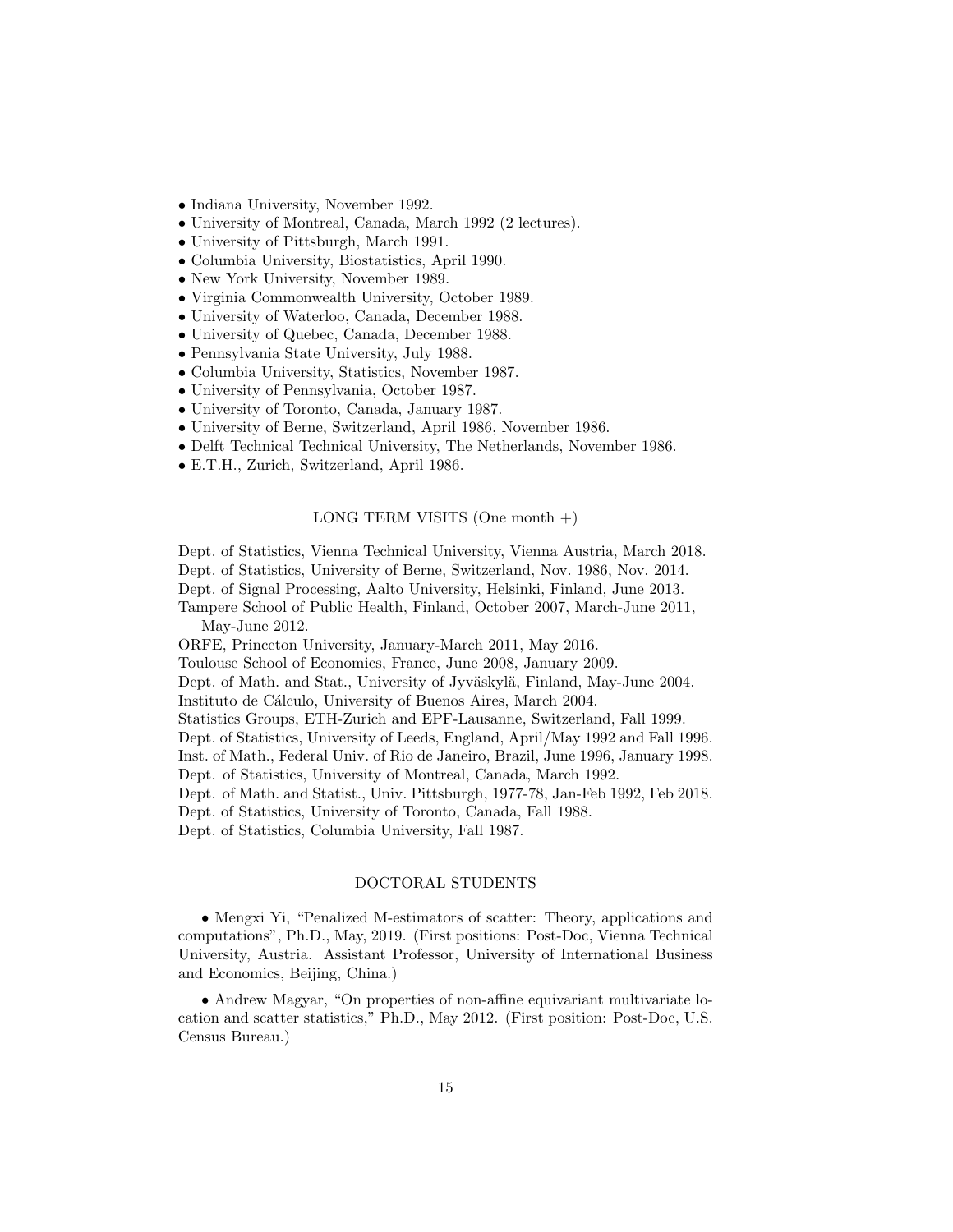• Jue Wang, "Some properties of robust statistics under asymmetric models", Ph.D., October, 2008. (First position: Post-doc, Texas A&M. Current: Statistician, Ernst and Young.)

• Howard Bondell, "Robust Logistic Regression via the Case-Control Formulation", Ph.D., October 2005. (First position: Assistant Professor, North Carolina State University. Current: Professor, University of Melbourne.)

• Kay Tatsuoka, "M-estimates, S-estimates, CM-estimates: Theory and Computation", Ph.D., October 1996. (Current: Director, Biostatistics, Bristol-Myers Squibb.)

• Leo Korn, "Robust Estimation for Left Censored Data", Ph.D., May 1996. (First position: Assistant professor, Biostatistics, RWJ Medical University. Current: Statistician, New Jersey Department of Environmental Protection.)

• Beatriz Mendes, "CM-estimation for Linear Regression Models," Ph.D., January 1995. (Current: Professor, Federal University of Rio de Janeiro.)

#### EXTERNAL DOCTORAL COMMITTEES (since 1996)

• Jiaxi Liang, Ph.D. 2016. Department of Statistics, University of Waterloo, Canada. Advisers: Christopher Small and Shoja'eddin Chenouri

• Haifeng Chen, Ph.D. 2004. Department of Electrical and Computer Engineering. Adviser: Peter Meer

• Bogdan Matei, Ph.D. 2001. Department of Electrical and Computer Engineering. Adviser: Peter Meer

• Luis Teixeira, Ph.D. 2001. Department of Entomology. Adviser: Sridhar Polavarapu.

• Dorin Comaniciu, Ph.D. 2000. Department of Electrical and Computer Engineering. Adviser: Peter Meer.

• Eileen Steiner, Ph.D. 1999. School of Social Work. Adviser: Elfriede Schlesinger.

• Frank Atuahene, Ph.D. 1998. Department of Civil and Environmental Engineering. Adviser: Yong Chae.

• Yoram Leedan, Ph.D. 1996. Department of Electrical and Computer Engineering. Adviser: Peter Meer.

#### PROFESSIONAL SERVICE

• Associate Editor, J. Multivariate Analysis, 2019-present.

• Co-Principal Organizer. International Conference on Robust Statistics (ICORS-2012), Burlington, Vermont, August, 2012.

- Associate Editor, J. Royal Statistical Society B, 2004-2009.
- Associate Editor, Sankhyā, 2004-2007.